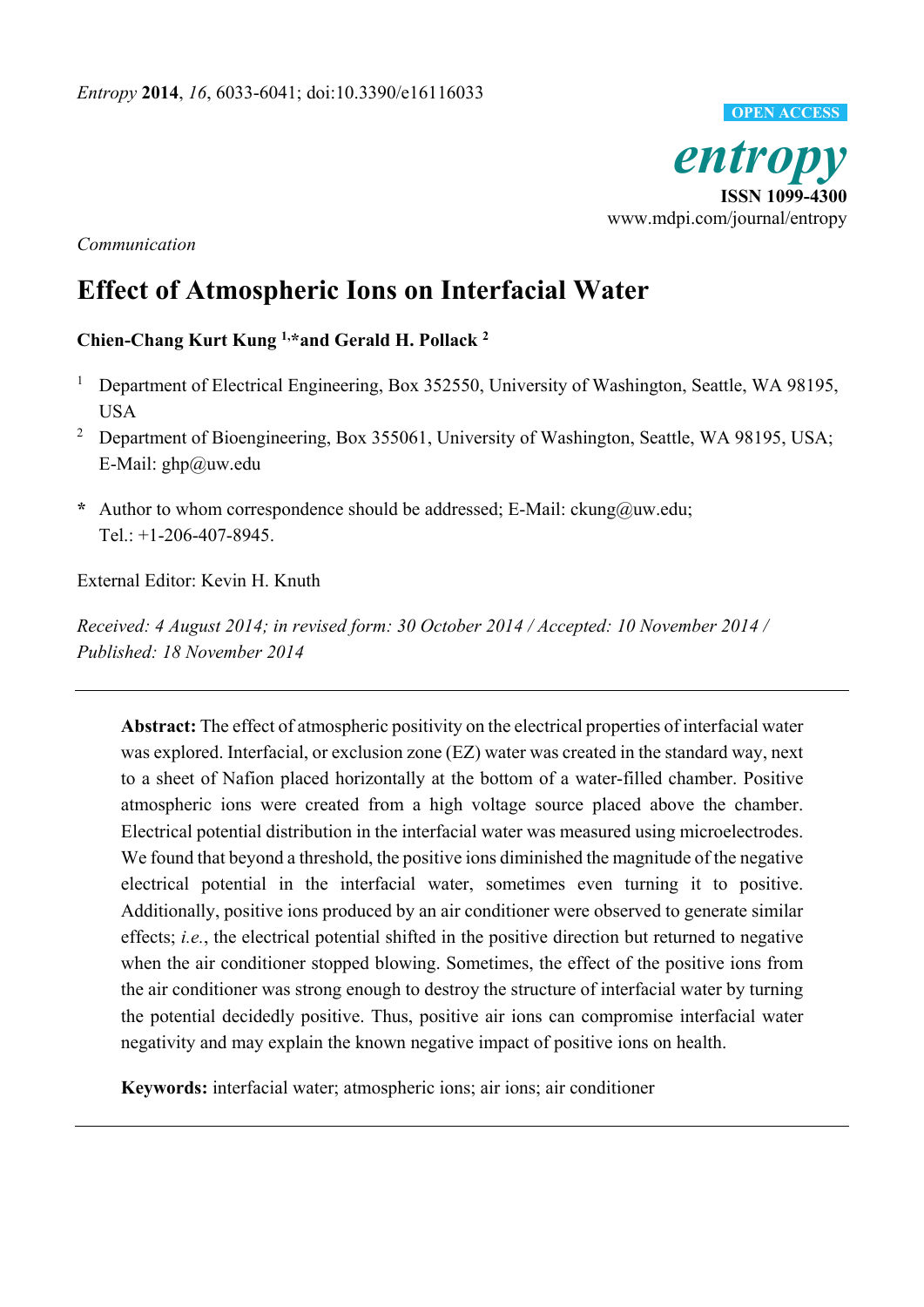#### **1. Introduction**

More than 200 years ago, Franklin [1] and Dalibard [2] independently discovered atmospheric electricity. Shortly after, many scientists studied the biological effects of positive and negative air ions [3]. The effects include the killing of bacteria [4], changing the growth rate of plants and insects [5,6], as well as various physiological and behavioral changes in animals, including humans [7,8]. However, there is still no agreement to date on the mechanism of how the charged air ions affect biological system.

We discovered a long-range feature of water next to hydrophilic surfaces [9–11] which forms a unique and extensive structure that has different physico-chemical properties from bulk water. This said form water is found to have a net negative charge. This is significant because interfacial water is ubiquitous in nearly all biological environments and involved in all major cellular processes [12], implying that it might be a common target for the known effects of atmospheric electricity. We produced air ions using coronal discharge [13] and studied the effects of those positive air ions on the electrical properties of interfacial water. Clear effects were found. On this basis, we propose a new way to explain the biological effects of air ions.

#### **2. Materials and Methods**

The electrical properties of interfacial water next to hydrophilic surfaces were measured with and without coronal discharge. Nafion 117 perfluorinated membranes (0.007 in. thick, Sigma-Aldrich, Saint Louis, MO, USA) were used as the hydrophilic surface. Before use, the Nafion membrane was immersed in deionized water for 10 min at room temperature.

Deionized water was obtained from a NANOpure Diamond ultrapure water system. The purity of water from this system was certified by a resistivity value up to 18.2 MΩ-cm, which exceeded American Society for Testing and Materials (ASTM), College of American Pathologist/ National Committee for Clinical Laboratory Standards (CAP/NCCLS) type I water requirements. In addition, the deionized water was passed through a 0.2-μm hollow fiber filter to ensure bacteria- and particle-free water before filling the glass chamber (dimensions:  $7 \text{ cm} \times 4.5 \text{ cm} \times 2.5 \text{ cm}$ ) to a consistent height of 1 cm for all experiments.

As the probing electrode, we used standard glass microelectrodes pulled by a micropipette puller (P-87, Sutter Instrument, Novato, CA, USA) and filled with 3M KCl. Diameters of the microelectrode tips were less than 1 μm. To check for electrode quality, the probing and reference electrodes were immersed in 3M KCl prior to each experiment. In 3M KCl, the potential difference between the two electrodes was negligible. However, in deionized water, a DC offset almost always appeared due to deionized water's poor conductivity. The DC offset could be anywhere between −20 mV to +20 mV. To measure the electrical potential distribution in the water in the vicinity of Nafion, we used a motor to advance the probe electrode. The motor was controlled by software written in Labview, and had a spatial resolution of 1.25 µm.

A high voltage generator (ES30P-5W, Gamma High Voltage Research) was used to create the coronal discharge, which produced positive air ions.

The experimental setup is shown in Figure 1 Electrical potentials were measured with an electrometer (Model 6512, Keithley Instruments, Cleveland, OH, USA) and recorded on the computer through a data acquisition device (USB-6009, National Instruments, Austin, TX, USA). A flexible reference electrode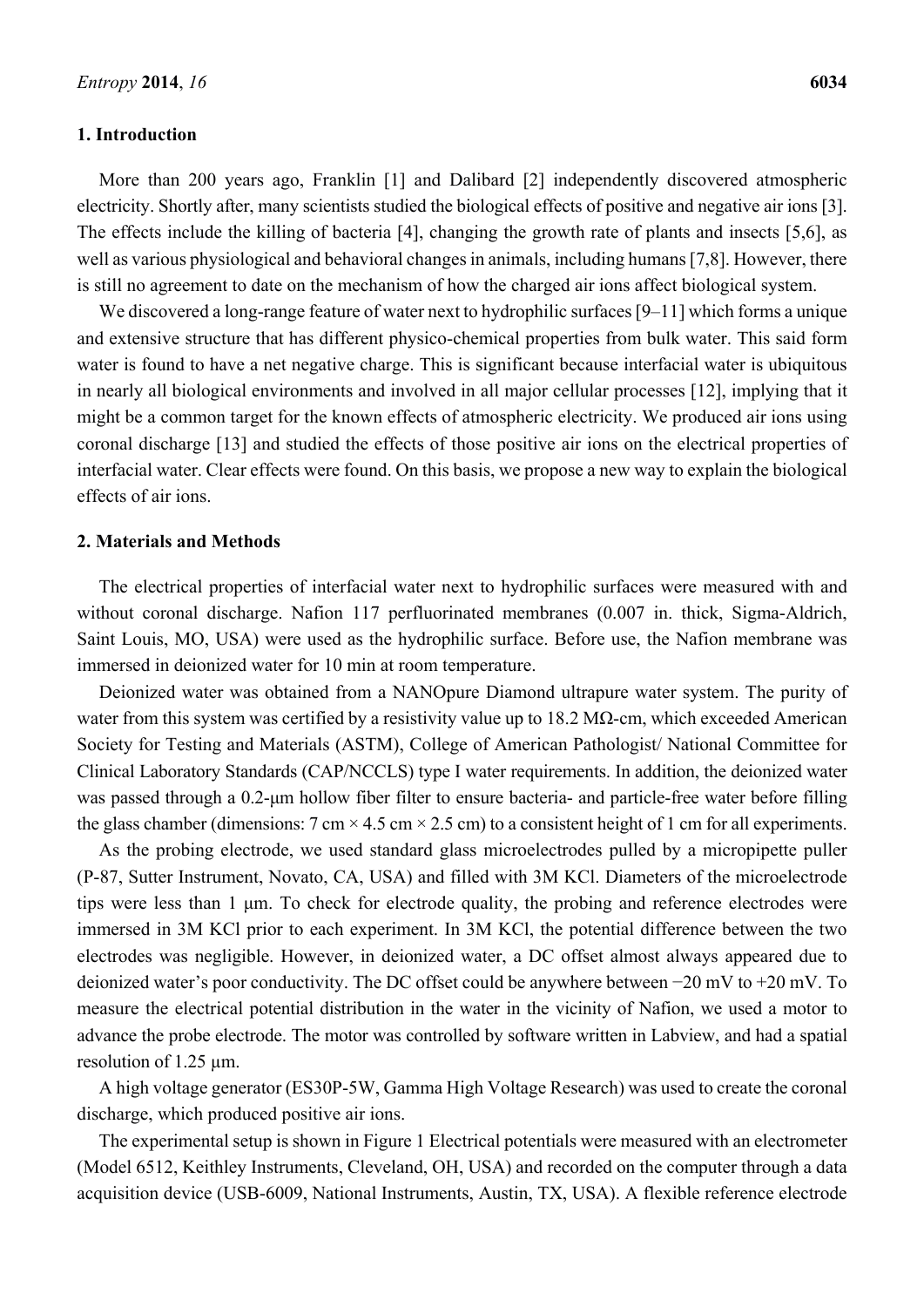(WPI) was placed remotely from the interfacial region. A 1000 M $\Omega$  passive resistor was placed in parallel with the electrometer terminals to keep the load resistance constant and to facilitate readout of the current extracted from the interfacial water. The resistor also helped to reduce ambient electromagnetic noise.

**Figure 1.** Experimental setup. (**a**) The discharge electrodes connected to the high voltage (H.V.) generator; (**b**) Nafion membrane; (**c**) The probing microelectrode; (**d**) 1000 MΩ passive resistor placed parallel with the electrometer; (**e**) The reference electrode.



We first positioned the probing microelectrode immediately above and just touching the Nafion surface to obtain the most stable and highest magnitude electrical potential readout. The reference electrode was placed remotely. Before turning on the high voltage source, we measured the potential profile as a function of distance from the Nafion surface. The probing microelectrode was moved away from the Nafion surface by increments of 1.25 µm until it reached 1 mm from the Nafion surface. The electrical potential was recorded at each pause. After the potential profile measurement was completed, the system automatically brought the probing microelectrode back to the Nafion surface. Thus, the data collected provides reference information to be compared with the experimental results obtained in the presence of positive air ions.

High-voltage discharge was used to produce air ions. We turned up the voltage from 0 kV to 10 kV at 1 kV intervals. The discharge electrodes were located 3 cm above the water surface. Potentials as a function of increasing voltage were measured by the probing electrode and recorded simultaneously. Then we maintained the high voltage at 10 kV for 10 min and measured the potential profile once again. We set the 10 kV limit because at about 10.5 to 11 kV, the discharge electrodes began generating electric arcs which interfered with all nearby electronic equipment and made measurements inconsistent thereafter.

The probing microelectrode was brought back to the Nafion surface automatically after the second potential profile measurement was completed. Then we reversed the procedure by turning down the high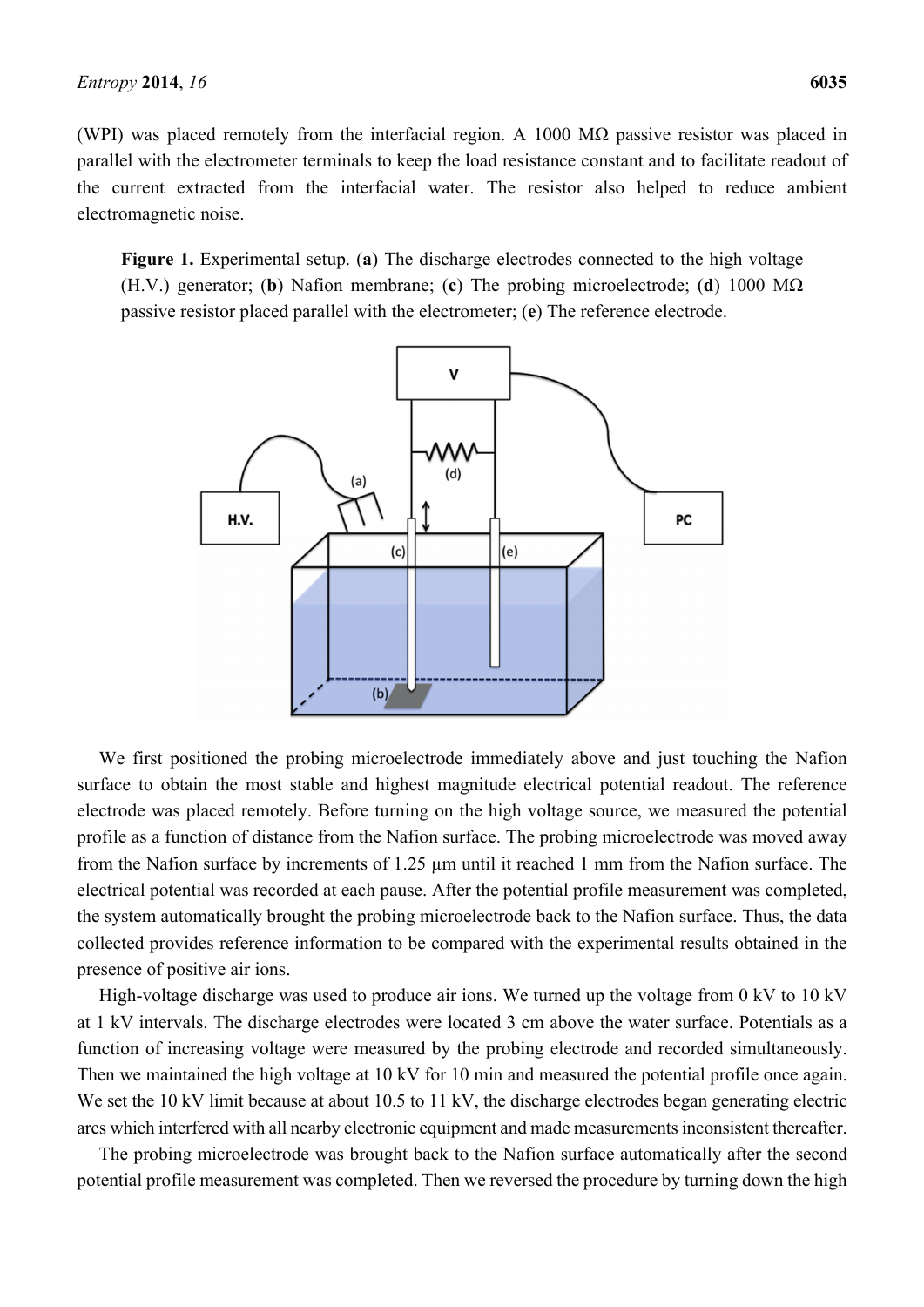voltage gradually back to zero and recording the potential between the two electrodes at 1 kV intervals. At the end, the potential profile was recorded again to check the reversibility of the air-ion effect.

Control experiments were conducted to clarify whether the effect on interfacial water was indeed from air ions or from electrical polarization due to the high voltage discharge electrodes or from the ozone generated during the coronal discharge. To test for electrical polarization, we used two identical reference electrodes in deionized water without the Nafion sheet. The two electrodes were placed side by side equally close to the high voltage discharge electrodes horizontally, at different heights in water. To test for the ozone, we used a copper metal mesh to cover the top of the chamber. Since the metal mesh sheet was grounded, no air ions could reach the water, while the electrically neutral ozone could still do so.

#### **3. Results**

Electrical potential measurements on the water-Nafion interface have been carried out many times with consistent results. When the probing electrode is very close to the Nafion surface, sometimes, even touching, and the reference electrode placed remotely, the magnitude of the potential difference between the two electrodes is the highest. It can range from −100 to −200 mV. Most often, its value is approximately −120 mV.

With the methods described in the Materials and Methods section, we measured the potential profile *vs.* distance from the Nafion surface as well as the highest potential before, during, and after applying the high voltage. Before turning on the high voltage supply, we obtained results similar to those found earlier. A representative potential profile is shown in Figure 2A.

**Figure 2.** Potential profile as a function of distance from the Nafion surface, to a distance of 1 mm. (**A**) Measured before turning on the high voltage power supply. (**B**) Measured ten minutes after turning the high voltage power supply to 10 kV. (**C**) Measured after the high voltage power supply was turned off.

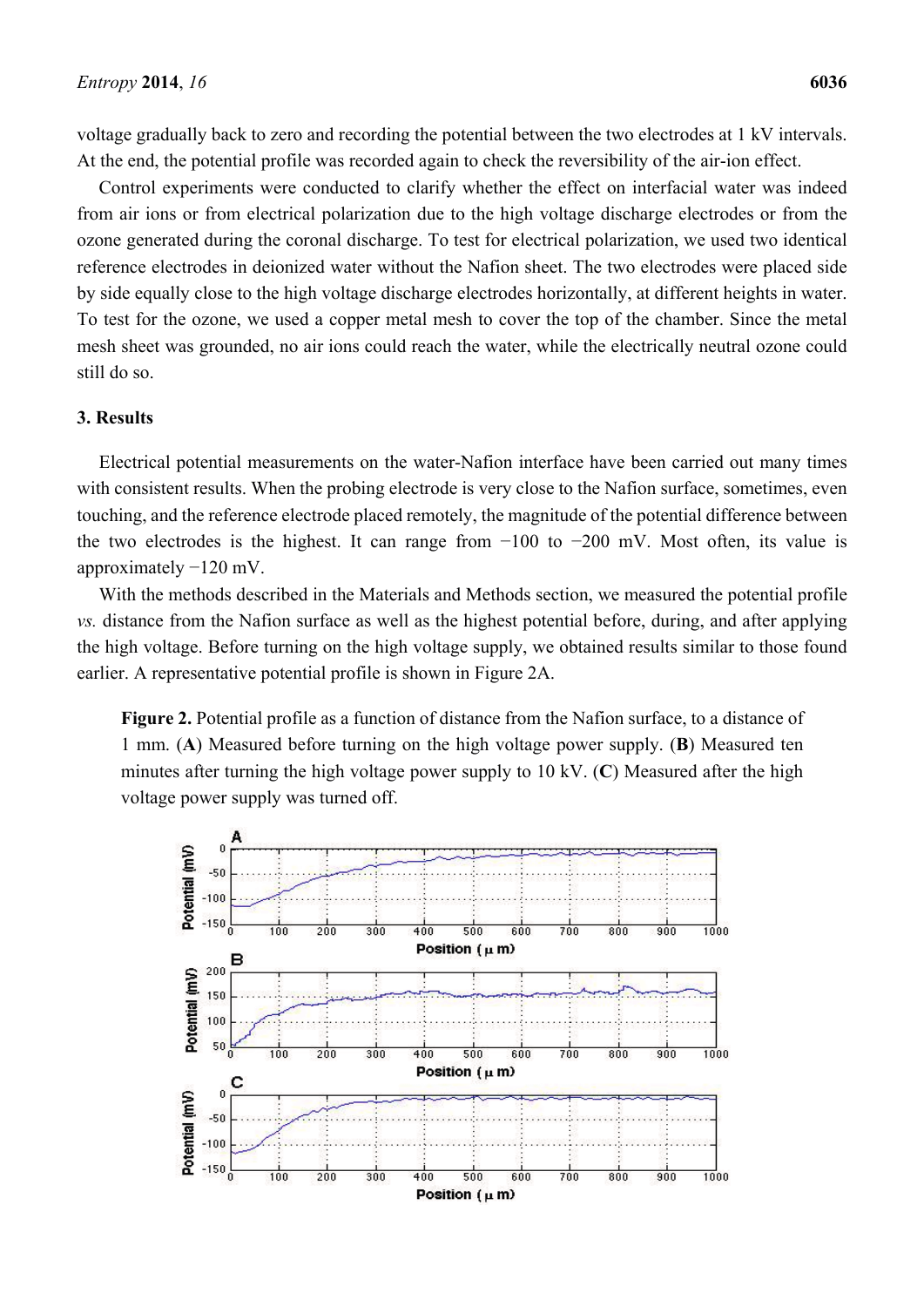Next, the high voltage power supply was turned on and the potential between the two electrodes was recorded while the voltage was increased in 1 kV increments. This probe electrode remained at a fixed position in the water near the Nafion surface. Figure 3 (blue line) shows that the electrical potential remained the same (less than 3% change) at all voltages below 8 kV. However, starting from around 9 kV, the electrical properties of interfacial water began changing noticeably. At the end, even the polarity changed from negative to positive.

Figure 2B depicts the potential profile that was obtained ten minutes after the voltage of the power supply reached 10 kV. As can be observed, the potential profile already shifted in the positive zone while the microelectrode was probing in the interfacial water region. This implies that the positive air ions can transfer through to the interfacial water, thus changing its' electrical properties.

The altered electrical properties of the interfacial water were fully reversible. Figure 3 (red line) shows the result obtained during successive reductions of the high voltage. The results fit in nicely with those obtained during the voltage upturn (blue line), except that the order was reversed. The polarity returned to negative between 10 and 9 kV, with no obvious change seen from 8 to 0 kV. Upon reaching zero, the final potential profile measurement showed a return to the values obtained before turning on the high voltage supply (Figure 2C).

**Figure 3.** The potential difference between the probe and reference electrodes recorded at progressively increasing (blue)/decreasing (red) increments of 1 kV.



Shutting down the high voltage supply directly from 10 kV produced similar results: the potential between electrodes promptly jumped back approximately to the initial value within just a few seconds. This was an interesting find because positive ions dissolved in water are not expected to neutralize so fast. However, our previous work has shown that interfacial water forms rapidly, implying that the return to negative potential may be due to the rapid re-building of negatively charged interfacial water.

Next, we investigated if the altered electrical properties genuinely arose from the air ions, or from some other features such as polarization of water or ozone produced from coronal discharge.

According to standard electrostatic induction theory, any positive charge placed above a body of water (a dielectric material) should induce negative charge on the top part of the water, while the bottom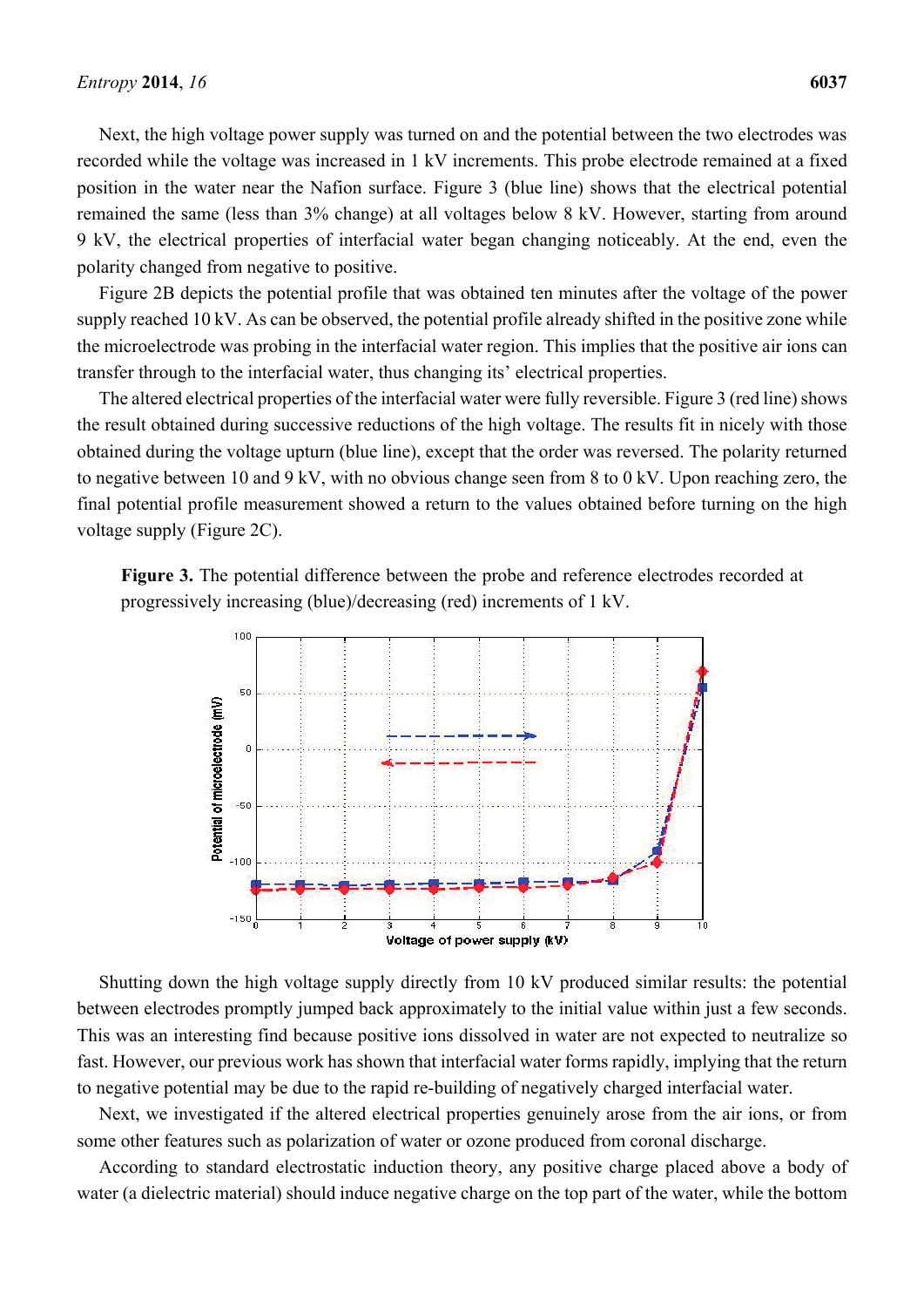part becomes more positive. However, the air ion effect did the opposite: it made the water more positive on top than the bottom (Figure 2B). Apparently, positive charge from the high voltage source must have entered the water.

To test this idea, we removed the Nafion and placed two identical reference electrodes in the deionized water. One electrode was kept at mid-height of the chamber, while the other was moved vertically, to the top, middle and bottom. When the high voltage source was turned on, the top of the water was clearly more positive than the bottom.

In order to rule out the influence of ozone produced from coronal discharge as the possible cause of the electrical changes, a grounded copper metal mesh was positioned on top of the chamber to block any charged air ions from entering into the water, while allowing the uncharged ozone to pass through. We then elicited coronal discharge by turning up the voltage to 10 kV, the highest value possible before creating an electric arc. The potential difference between the two electrodes changed by less than 3 %. This observation confirmed that without entry of the charged ions, the electrical properties of interfacial water would not change, implying that the observed potential changes were indeed caused by the positive ions and not by artifacts such as ozone or other byproducts of coronal discharge.

A question is whether naturally occurring changes of atmospheric charge have similar effects on interfacial water. During our earlier experiments on the electrical properties of interfacial water, we noticed small variations in the electrical potential's periodical amplitude. After investigating, we found that those variations were related to the airflow from the laboratory air conditioner: we used an acoustic microphone placed at the air conditioner outlet, and confirmed that the higher the airflow, the louder the noise.

We therefore recorded the airflow over an extended period  $(4 h)$  while simultaneously measuring the electrical potential of interfacial water. We confirmed an excellent alignment of the periodic change in potential (about 4 mV in amplitude) with the airflow from the air conditioner (Figure 4). The period was approximately 50 min. Throughout the experiment, the measured change of water temperature was less than one degree Celsius.

These observations may be explained by the fact that air conditioners are sources of charged air. When air is forced to flow through pipes and filters, it becomes positively charged due to friction. In fact, air is the most positive substance of the triboelectric series [14]. The air's positive charge can help explain how the airflow from the air conditioner can impact the electrical features of interfacial water.

While the effects of the laboratory air conditioner were generally modest, one occasion produced a rather astonishing observation. Figure 5 shows an overnight potential recording with the same set-up as Figure 1 but without the high voltage power supply. The amplitude change was over 400 mV, and the period was about 50 min, the same as the air conditioner (compare Figure 4). Because the period is similar, we believe the "skyscraper" oscillations arose from the positively charged air ions coming from the air conditioner.

While there were small periodic changes (similar to those of Figure 4) during the first ten hours of recording, suddenly at about 10.5 h, the potential dramatically changed to a high positive value close to 400 mV (Figure 5A). This kind of threshold effect fits the experimental results described earlier in this paper. We later recorded the potential of interfacial water for another 15 h without changing the experimental setup and observed similar results (Figure 5B). The one missing skyscraper oscillation near the end of the recording implied that the air conditioner might not have supplied sufficient positive air ions for threshold crossing, the same as during early periods in the two recordings.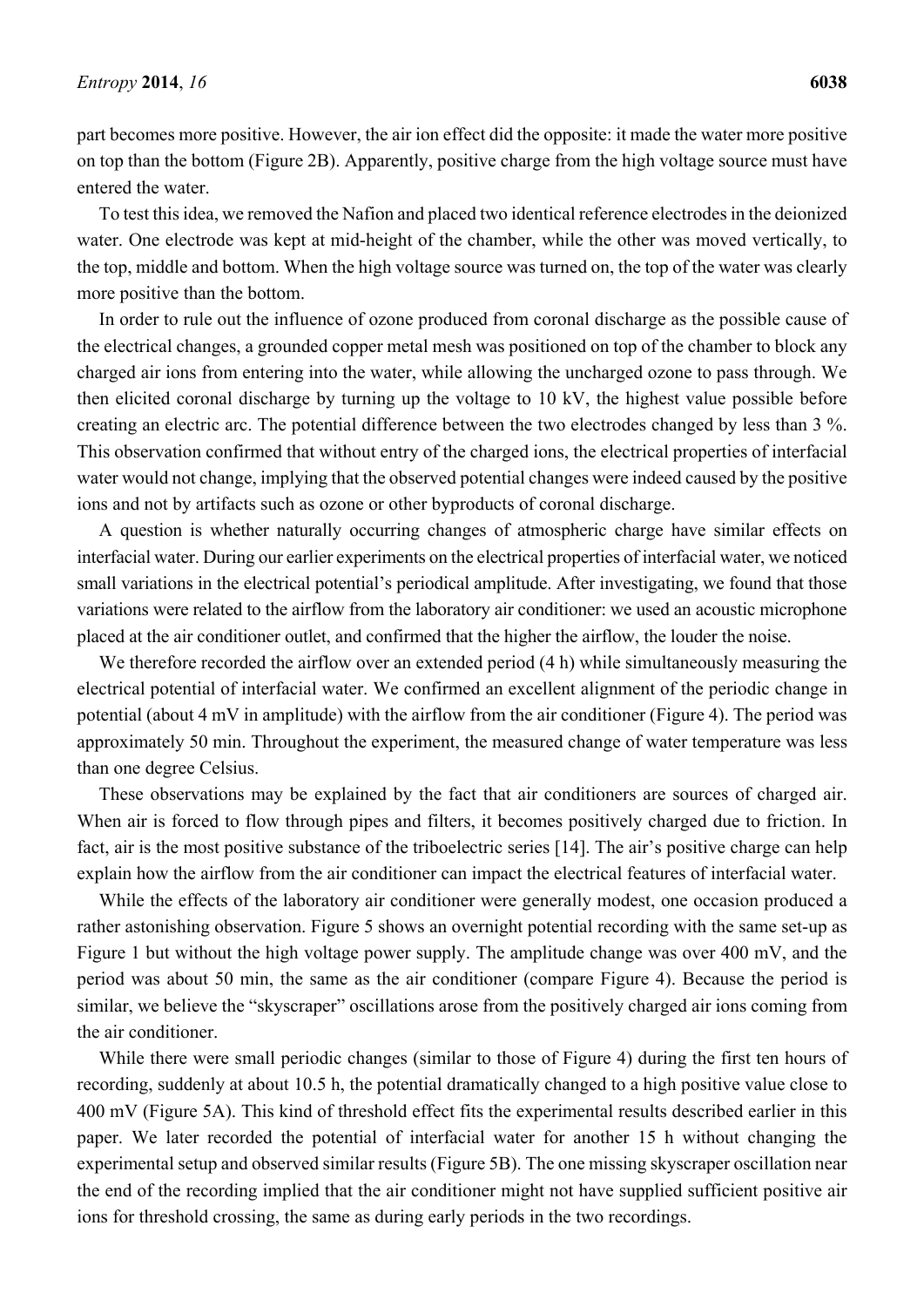change the electrical properties of interfacial water.

**Figure 4.** Simultaneous recordings of the airflow signal from the air conditioner (**A**) and the electric potential of interfacial water (**B**). Note that the peaks and valleys of both the signals are in alignment.



**Figure 5.** Unusual dramatic change in the overnight potential recording of interfacial water. The first 15 h (**A**) were interspersed by an 8 h gap before the next 15 h recording (**B**).

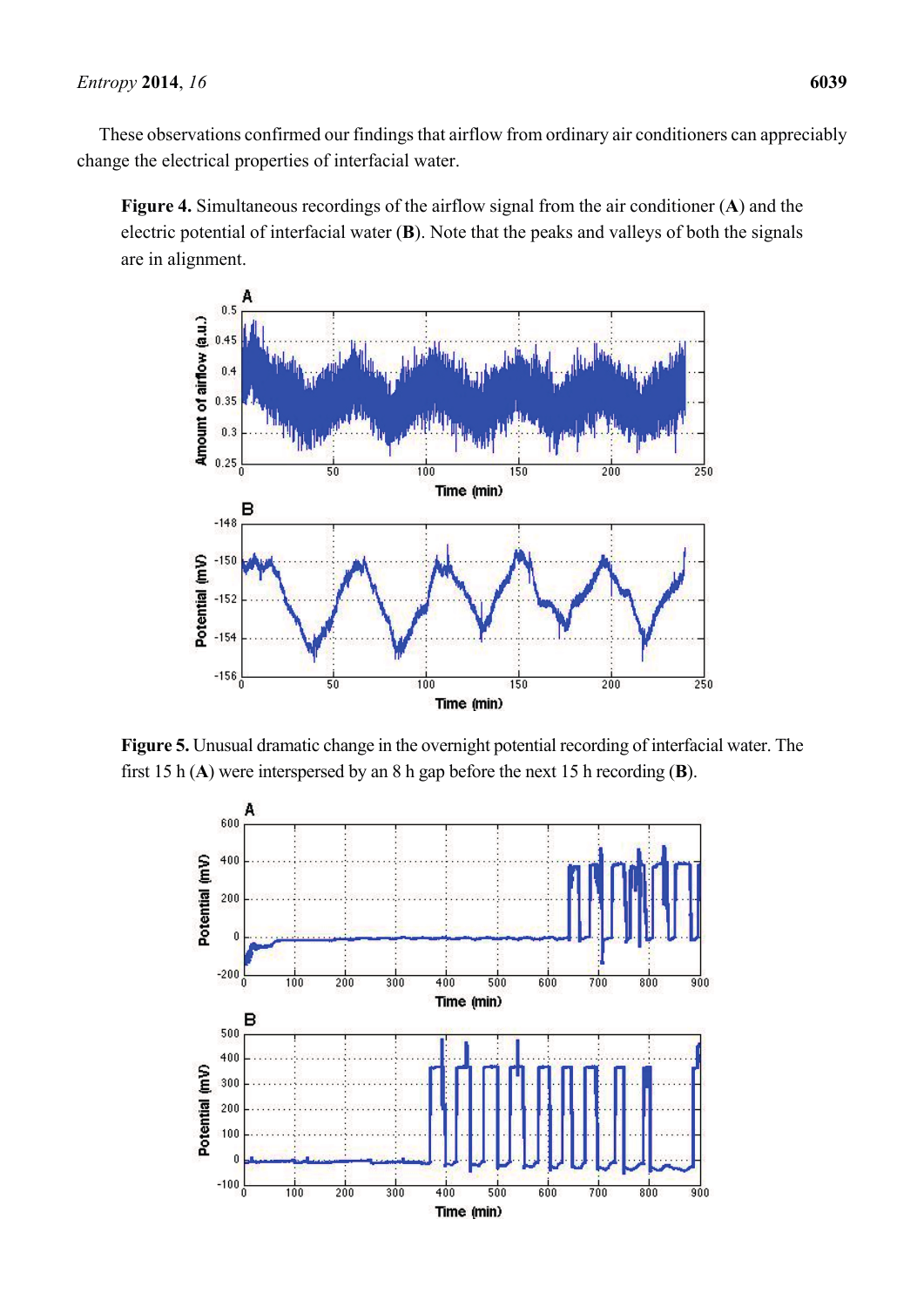#### **4. Discussions**

Generally speaking, negative charge is believed to promote good health, whereas positive charge compromises health [7–9,15–17]. Nature provides a reasonably balanced supply of air ions; however more negative ions are found at places such as waterfalls and forests [18], which often elicit sensations of well-being. The question arises whether these effects are largely psychogenic or whether some physical mechanism exists to explain the effects.

One common denominator of function may be cell water. By volume, our bodies are roughly 2/3 of water, and much of that water is interfacial; *i.e.*, it resides next to some hydrophilic interface [12]. More recent experimental observations of interfacial water have shown that interfacial water is negatively charged [10,11]. This negative charge could be reduced by atmospheric positivity and thereby cause adverse health effects. In other words, if this water, along with the proteins it envelops, is vital for function, then compromising the amount of interfacial water could impair function.

The experimental results were consistent with this hypothesis. In the experiments involving high voltage, a threshold voltage was required to produce enough air ions to have appreciable impact on the interfacial water. When the discharge electrodes were placed 3 cm from the water surface, the threshold voltage required to produce enough air ions was approximately 8 kV. From this result we infer that positive ions in the air may change concentration appreciably without having adverse health effects. However, beyond a threshold concentration, the ill effects of positive charge may become appreciable even wiping out the negativity of interfacial water and replacing it with the many positive ions in the water.

The rapid rebuilding of interfacial water once the positive ions were removed is consistent with earlier results. Interfacial water builds rapidly. Once the inhibiting positive ions are removed, the structure can easily and quickly rebuild. In terms of health impact, this suggests that restoration of function can occur rapidly once the positive air ions are removed. This phenomenon can potentially explain the "refreshing" sensation that people often feel when stepping out of a crowded room with positive ions from exhalation, and into fresh air.

We obtained similar results with positive ions produced from an air conditioner. When the conditions are right, enough air ions could be produced to change the electrical properties of the interfacial water. The example of dramatically changed electrical potential indicated that the structure of interfacial water could be completed destroyed by positive air ions, perhaps explaining the serious consequences people can sometimes suffer in sufficiently foul air. More generally, this result may explain the natural craving to escape from air-conditioned environments and into natural air.

#### **Author Contributions**

Kurt Kung and Gerald Pollack designed this research; Kurt Kung performed research and analyzed data; Kurt Kung and Gerald Pollack wrote this paper. Both authors have read and approved the final manuscript.

#### **Conflicts of Interest**

The authors declare no conflict of interest.